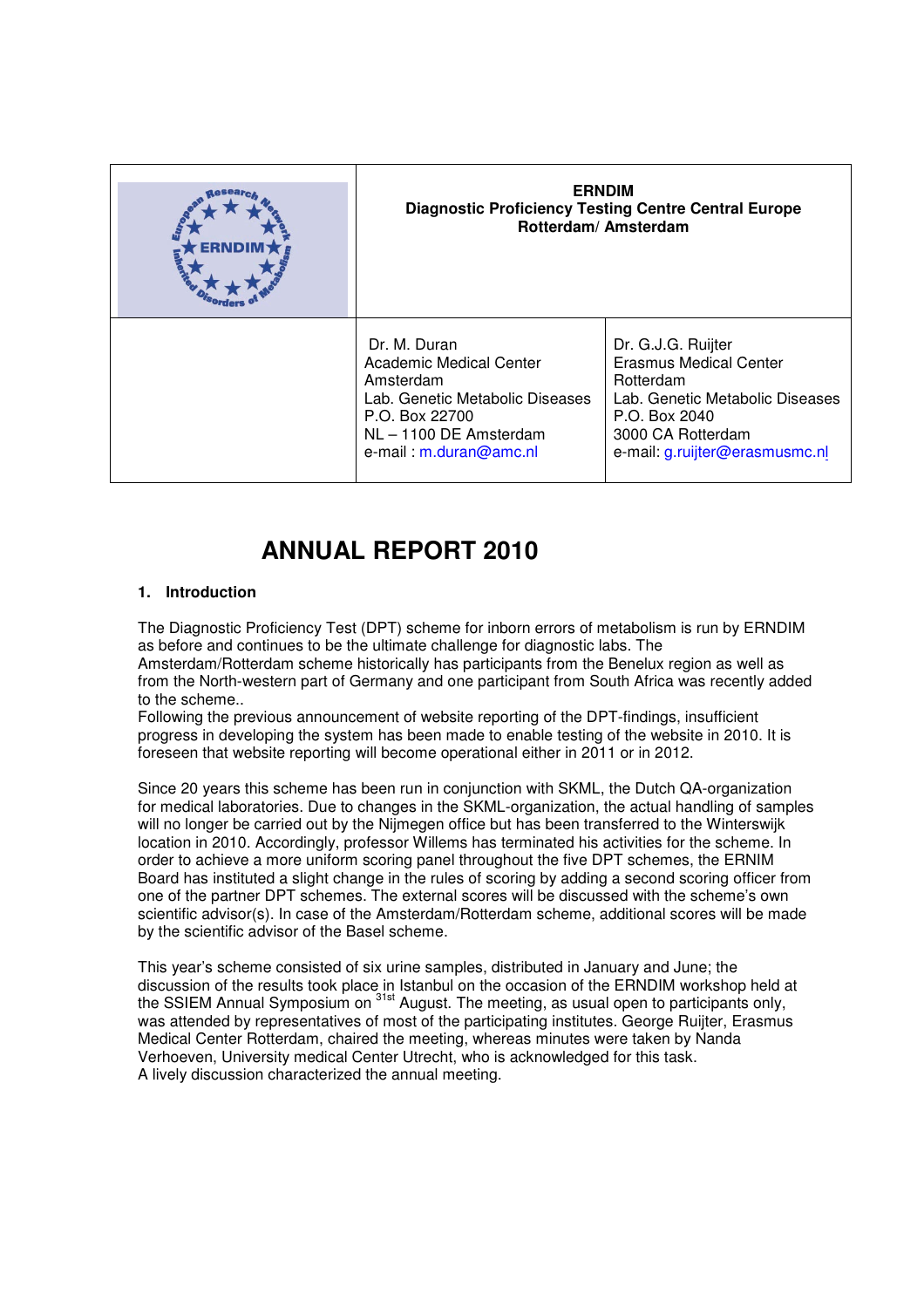# **2 Participants**

The 2010 scheme had 19 participating laboratories with the following allocations:

| Country         | Number of participants |  |
|-----------------|------------------------|--|
| Luxembourg      |                        |  |
| Belgium         | 5                      |  |
| The Netherlands | 11                     |  |
| Germany         |                        |  |
| South-Africa    |                        |  |

# **3 Logistics of the scheme**

Shipment of samples was effected as in previous years by regular mail. As discussed before this may cause some delay for remote laboratories. This was exemplified by the South-African participants, who found out that they had only one week for their analyses. This potential drawback has been overcome by sending the samples to the South African participants two weeks prior to the regular shipment.

The pan-European sample was supplied by the colleagues of the Lyon scheme. Its results were discussed at the 2010 Annual Symposium of SSIEM as part of the ERNDIM workshop. It regarded a patient with a lysosomal defect of oligosaccharide breakdown which was reassuringly good analyzed and interpreted.

| For each individual sample a score can be achieved for: |                                           |              |  |  |
|---------------------------------------------------------|-------------------------------------------|--------------|--|--|
|                                                         |                                           | <b>Score</b> |  |  |
| Analytical performance:                                 | Correct results of the appropriate tests  | 2            |  |  |
|                                                         | Partially correct or non-standard methods |              |  |  |
|                                                         | Unsatisfactory or misleading              | 0            |  |  |
| Interpretative performance:                             | Good (diagnosis was established)          | 2            |  |  |
|                                                         | Helpful but incomplete                    |              |  |  |
|                                                         | Misleading / wrong diagnosis              | 0            |  |  |
|                                                         |                                           |              |  |  |
| Recommendations:<br>(for further investigations)        | Helpful                                   |              |  |  |
|                                                         | Unsatisfactory or misleading              | 0            |  |  |
|                                                         |                                           |              |  |  |
|                                                         | Total score                               | 5            |  |  |

# **4 Scoring of results**

Participants who failed to achieve satisfactory performance were those who scored less than 18 points out of the maximum 30 in this year. These so-called poor performers have received a warning letter from the Scientific Advisors which is explicitly aimed at improving the participant's performance in the near future.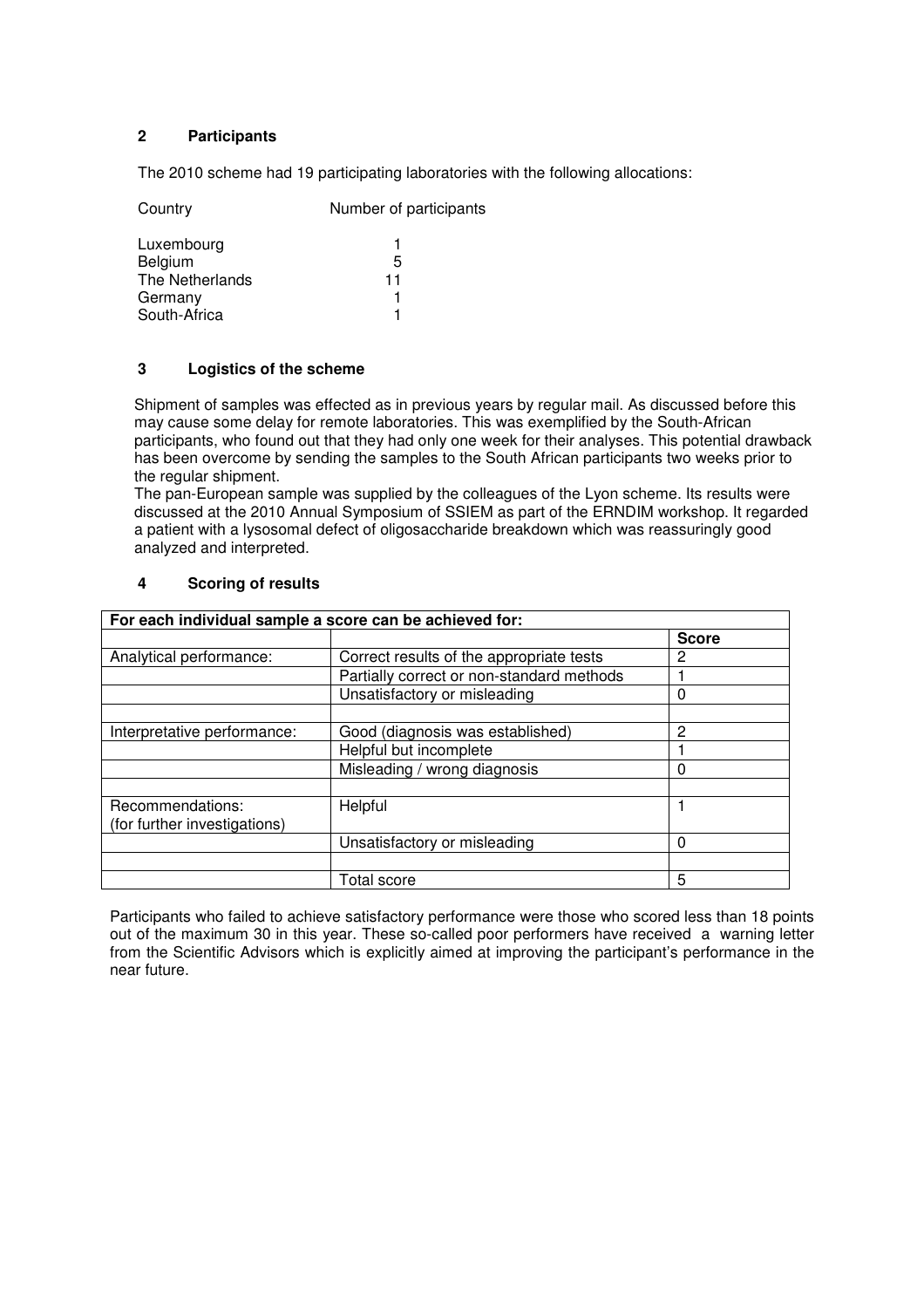## 5 **Results of individual samples**

| sample | <b>Reports</b> |    | Correct   Partial correct | <b>Diagnosis</b>       |
|--------|----------------|----|---------------------------|------------------------|
|        | 18             | 18 |                           | Cystinuria             |
|        | 18             |    |                           | Essential fructosuria  |
|        | 18             |    |                           | Methylmalonic aciduria |
|        | 19             | 18 |                           | Alkaptonuria           |
|        | 19             | 18 |                           | No inborn error        |
|        |                | 15 |                           | Sialidosis type 1      |

The following scores were calculated for the 2010 samples:

The total number of reports was 111 out of the 114 which were expected on the basis of the number of registered participants. For all samples,86 out of 111 reports (77%) were correct, considerably better than in 2008 and 2009. The overall performance of the participants in this year's DPT scheme has to be considered adequate.

One of the samples scored quite badly. It came from a patient with essential fructosuria. Not only the clinical information was quite uninformative, but also the detection of fructose in the regularly performed oligosaccharide analysis turned out to be troublesome. Several participants experienced that retrospective appreciation of their original results did reveal the presence of fructose. In this respect the educational value of the DPT scheme has once more been highlighted.

Minutes of the ERNDIM DPT Amsterdam 2010 discussion

Istanbul, August 31 2010, 9.00-10.30

- 1. Minutes of the meeting in Basel on October 23, 2009 No comments
- 2. News from ERNDIM

Accreditation of ERNDIM (mainly the office): regular meetings with the EMQN are ongoing. SKML will be accredited by the end of the year.

The ERNDIM board has decided that the ETAC training will take place on October  $4<sup>th</sup>$  and  $5<sup>th</sup>$  in Manchester. The laboratory topic includes 3 topics over 2 days: MPS disorders and oligosaccharidoses, purine-pyrimidines and the peroxisomal disorders.

#### 3. Website reporting

Accounts and passwords have been circulated to all participants in June. All participants have the opportunity to practice with the 2009 and 2010 samples. The aim is that everyone will report via the website in 2011 but is not absolutely certain that all deadlines will be met. The process has to be simplified. Comments and suggestions can be sent to George Ruijter.

#### 4. Any other business

Currently 2 ID codes are used in the list of participants: an 'old' SKML number and the ERN number. Please use the ERN number for all future correspondence (including reporting results). All samples were received in time by the labs in the past year.

Please provide urine samples, minimum 300 mL. This will give you a 20% discount in the year following utilisation of the sample in the scheme. For the common sample, 1.5 L is required. New ideas for additional tests are welcome. Galactitol, mevalonic acid and urine amino acids were suggested. Oligosaccharides may be included in the MPS scheme. It was suggested that it would be valuable to upload oligosaccharide profiles when the website is in use.

Discussion of the 2010 samples P-Q-R-S-T (U was the common sample).

# P. Cystinuria

The DD of metabolic causes of kidney stones is: cystinuria, xanthine DH, APRT, hyperoxaluria types 1, 2, and 3, uric acid overproduction/hyper excretion, orotic acid overproduction and low citrate excretion.